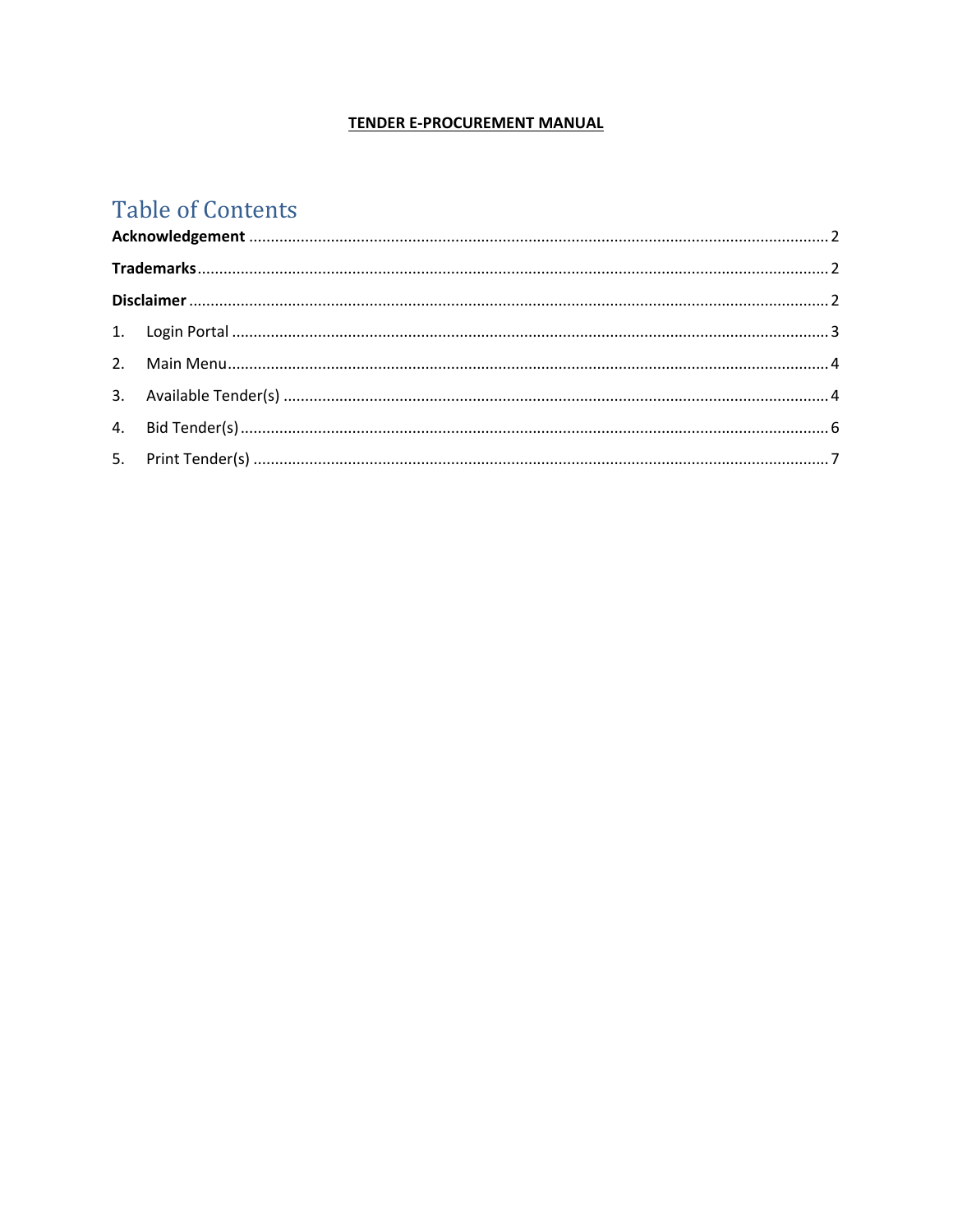#### <span id="page-1-0"></span>**Acknowledgement**

Grateful thanks and warm thoughts to the incredible team consisting of a joint effort of teams all of whom mentioning by name would be beyond the scope of this manual but with patient perseverance and focus of thought made realize this venture.

#### <span id="page-1-1"></span>**Trademarks**

It has been acknowledged that all mentioned brands or product names are trademarks or registered trademarks of their respective holders.

#### <span id="page-1-2"></span>**Disclaimer**

Personal names used within this manual are strictly fictitious and are not intended to refer to any person whether alive or dead.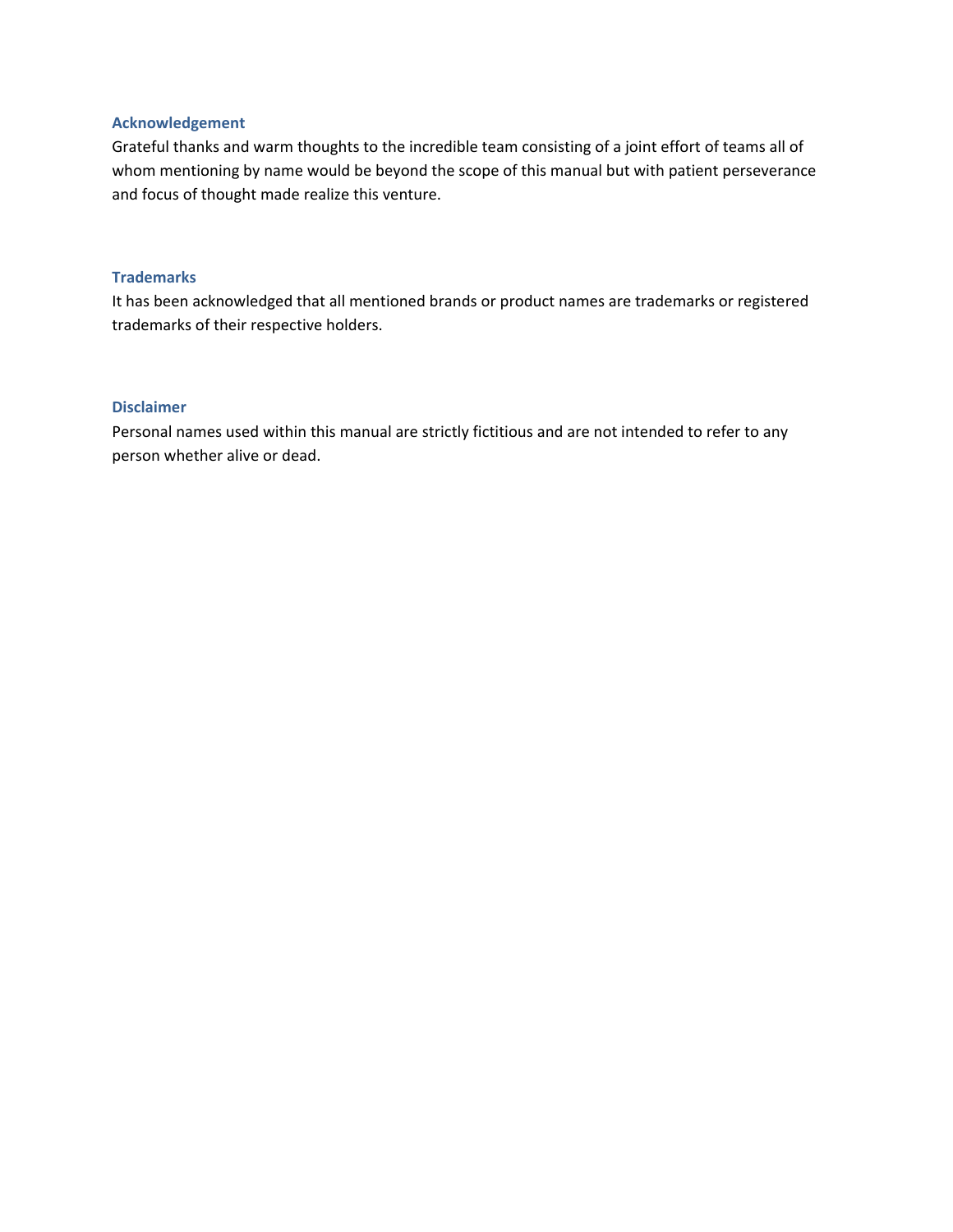#### <span id="page-2-0"></span>1. Login Portal

User name and password are required to log into e-tendering portal.

| $-1.1$<br>Login Portal                                                                         |
|------------------------------------------------------------------------------------------------|
| User name                                                                                      |
| $\tilde{m}$<br>Password                                                                        |
| Log in<br>Lost your password?                                                                  |
| New Company to System? Create Account                                                          |
| $[$ English $\sim$<br><b>IL</b> Mater<br>Misericordiae<br>Hospital<br>Undershe States of Mercy |
| ©Mater E-Tender                                                                                |
|                                                                                                |
|                                                                                                |
|                                                                                                |

#### Fig. 1.1

A new user may request for login credentials by selecting Create Account under New Company to System.

| Login Request                                    |
|--------------------------------------------------|
| $\left  \rule{0.3cm}{.0cm} \right $ Company name |
| © Company KRA PIN                                |
| $\overline{\mathbf{M}}$ Email                    |
| Telephone number<br>$\zeta_{\rm c}$              |
| $\bigoplus$ Building                             |
| *** Town                                         |
| $\overline{\mathbf{M}}$ Postal address           |
| $\mathcal{A}$ Postal code                        |
|                                                  |
| Submit                                           |

## Fig. 1.2

Company name, Company KRA PIN, Email, Telephone number, Building and Town are mandatory on new user login request.

Upon submitting, user shall be sent login credentials on email provided.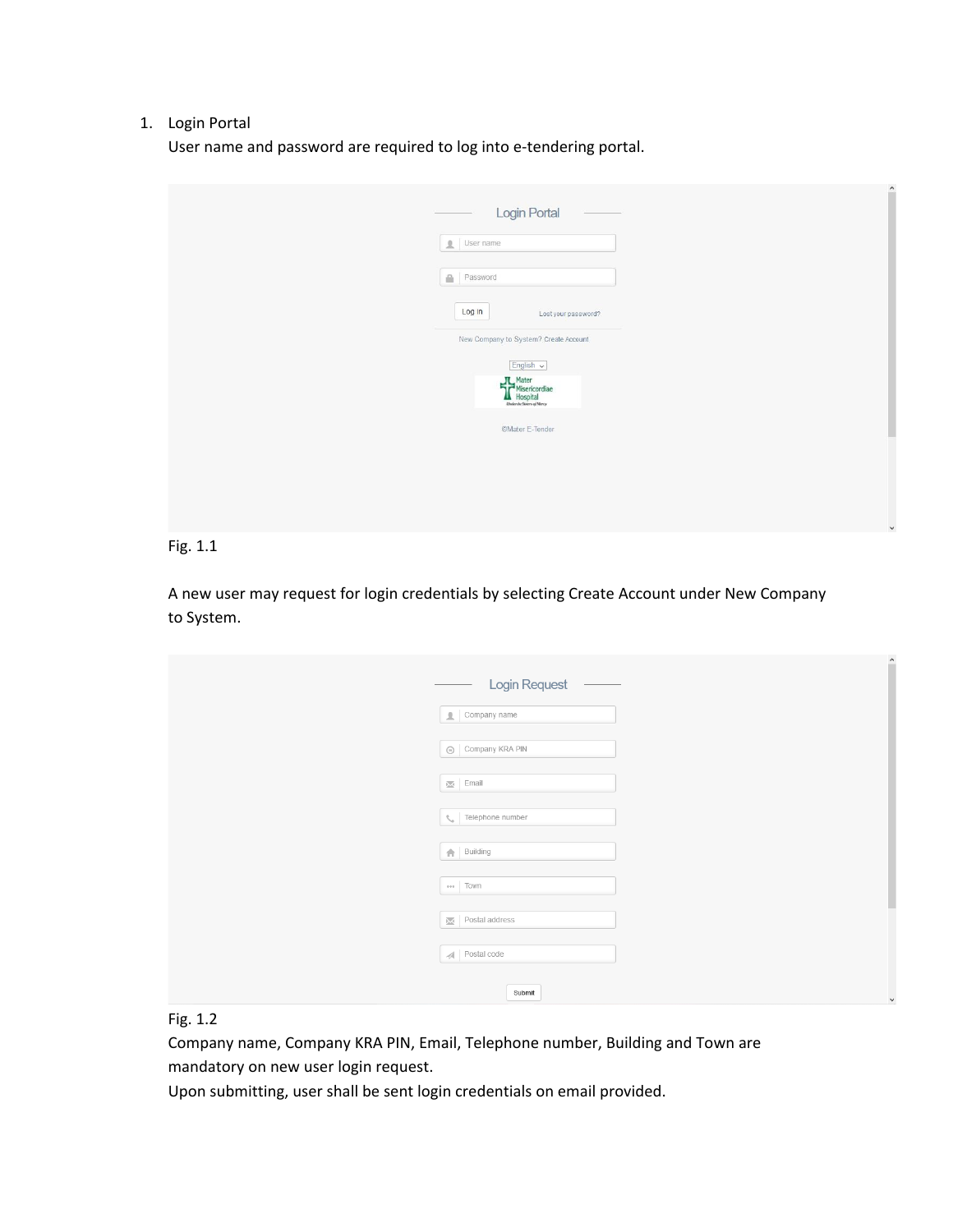Should user forget login password, password reset may be done by selecting Lost your Password option on login portal.

<span id="page-3-0"></span>2. Main Menu



### Fig. 2.1

Menu options appear on left most part of screen.

Any notifications requiring attention shall notify user in the red balloon on the left of user name that appears top right of menu screen.

<span id="page-3-1"></span>3. Available Tender(s)

Allows users to express interest in uploaded tender(s) from 3 (above).

Available Tender(s)

| S/No.               | Date       | <b>Tender No.</b> |                       | <b>Brief</b>                                     | <b>Instructions</b> | <b>Item List</b> |
|---------------------|------------|-------------------|-----------------------|--------------------------------------------------|---------------------|------------------|
|                     | 23/02/2021 | 002               |                       | Tender for supplier of kitchen items - dry foods |                     |                  |
|                     |            |                   |                       |                                                  |                     |                  |
|                     |            |                   |                       |                                                  |                     |                  |
|                     |            |                   |                       |                                                  |                     |                  |
|                     |            |                   |                       |                                                  |                     |                  |
| <b>Date</b>         |            | 29/03/2021        |                       |                                                  |                     |                  |
| S/No.               |            | Date Tender No.   |                       | <b>Brief Fee MPesa Account</b>                   |                     |                  |
|                     |            |                   |                       |                                                  |                     |                  |
|                     |            |                   |                       |                                                  |                     |                  |
|                     |            |                   |                       |                                                  |                     |                  |
|                     |            |                   |                       |                                                  |                     |                  |
|                     |            |                   |                       |                                                  |                     |                  |
| <b>Tender Count</b> |            |                   | O Tender Total<br>Fee | 0.00                                             |                     |                  |
| Save                | Clear      |                   |                       |                                                  |                     |                  |

 $\sim$ 

Fig. 4.1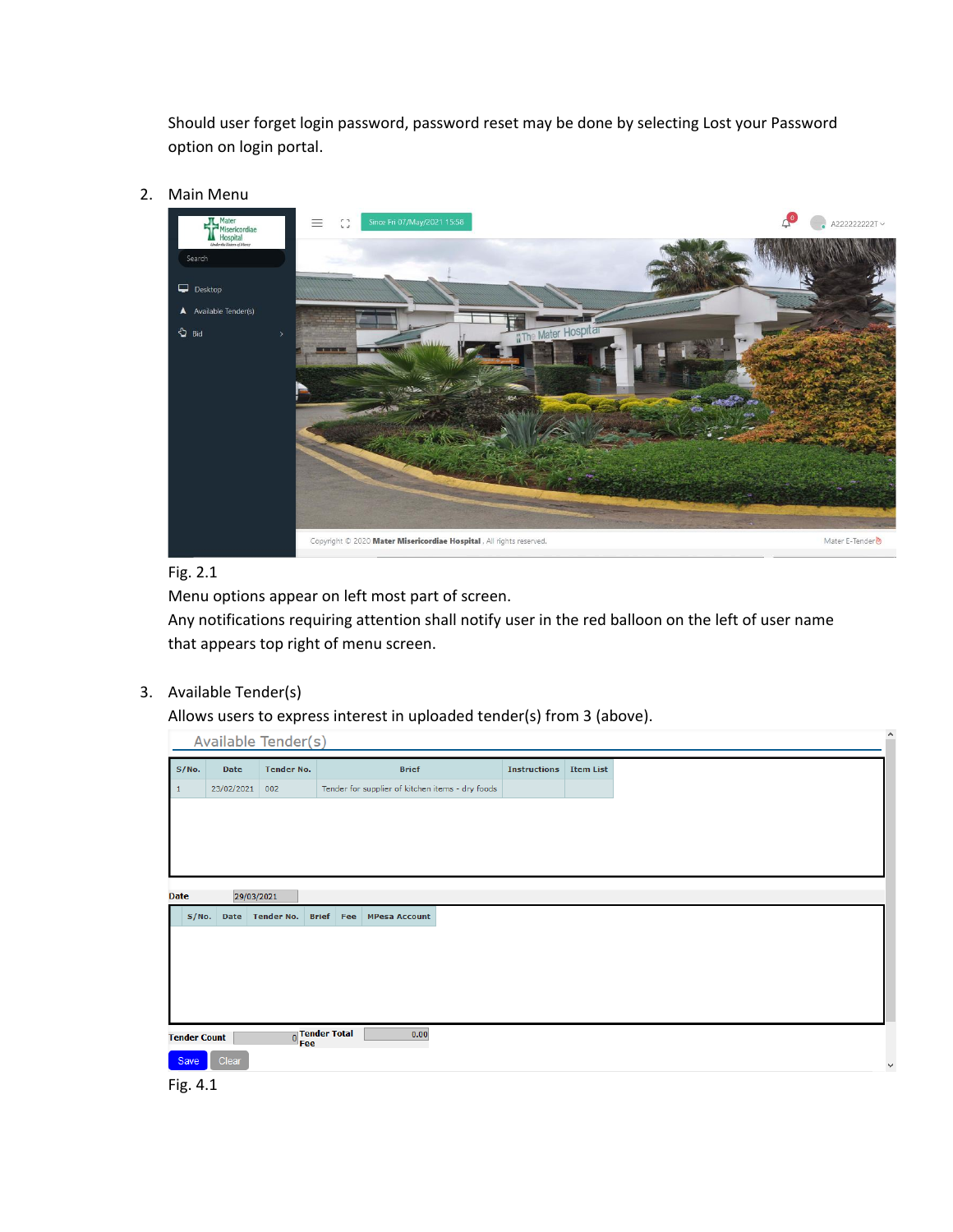Only tenders that have achieved their commencement date and time but have not reached their closing date and time shall be available for processing. Ref. 3 (above)

User selects any tender by clicking on either; S/No., Date, Tender No. or Brief of specific tender. User may review documents uploaded by Mater hospital through clicking link provided under respective column.

Tender shall populate the bottom panel with any prerequisite tender fee where applicable. Once users expresses interest in a tender and saves, tender shall disappear from the top panel.

Upon saving, acknowledgement or invoice shall be generated by system directing user on how to proceed.

|                                                                                                                                                                                                                                                                                                                                                   | Mater<br><b>Misericordiae</b><br>Hospital<br><b>Underthe Sisters of Mercy</b><br>demo@demo.com<br>Demo Road |               |
|---------------------------------------------------------------------------------------------------------------------------------------------------------------------------------------------------------------------------------------------------------------------------------------------------------------------------------------------------|-------------------------------------------------------------------------------------------------------------|---------------|
|                                                                                                                                                                                                                                                                                                                                                   | <b>E-TENDER INVOICE</b>                                                                                     |               |
| To<br><b>System Administrator</b><br>dshiraku@materkenya.com                                                                                                                                                                                                                                                                                      |                                                                                                             |               |
| S/No.<br><b>Tender No.</b>                                                                                                                                                                                                                                                                                                                        | <b>Description</b>                                                                                          | <b>Amount</b> |
| 1<br>009                                                                                                                                                                                                                                                                                                                                          | <b>Test tender</b>                                                                                          | 3,400.00      |
| Amount: Three thousand, four hundred point zero zero only<br><b>Payment Instructions</b><br>1. Go to MPesa<br>2. Go to Lipa na MPesa<br>3. Enter Paybill number '526000'<br>4. Enter 21030222d on account number<br>5. Enter 3,400.00 on amount to pay<br>6. Enter MPesa PIN<br>7. Confirm payment<br>$\odot$ End of payment instructions $\odot$ |                                                                                                             |               |
| <b>E&amp;OE</b>                                                                                                                                                                                                                                                                                                                                   | This document is computer generated and does not require any signature                                      |               |

Fig. 4.2 Tender invoice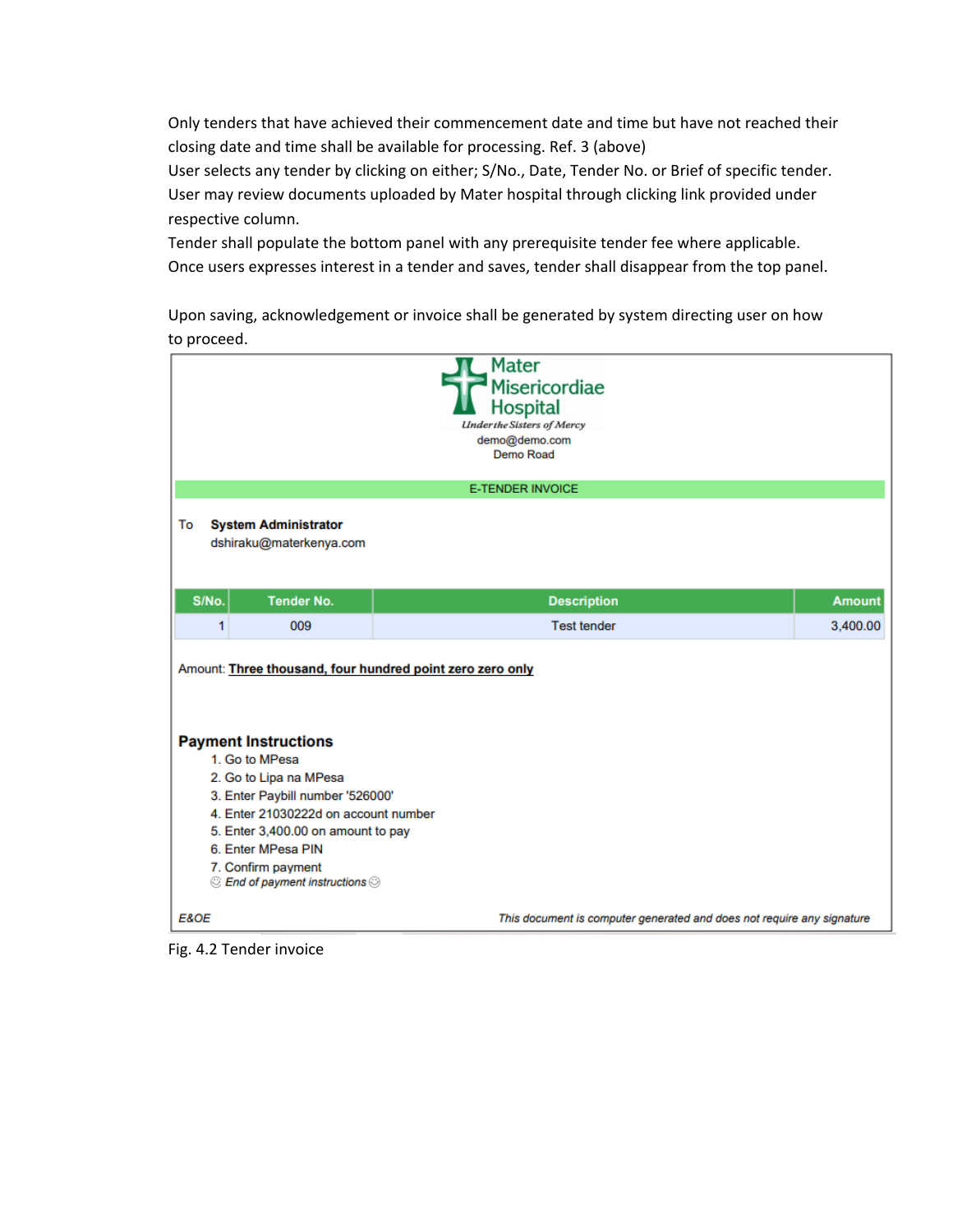| Mater<br>Misericordiae<br><b>Hospital</b><br><b>Underthe Sisters of Mercy</b><br>demo@demo.com<br>Demo Road                                                                                |                                                                        |
|--------------------------------------------------------------------------------------------------------------------------------------------------------------------------------------------|------------------------------------------------------------------------|
| E-TENDER ACKNOWLEDGEMENT TO PROCEED                                                                                                                                                        |                                                                        |
| To<br><b>System Administrator</b><br>dshiraku@materkenya.com                                                                                                                               |                                                                        |
| S/No.<br><b>Tender No.</b><br><b>Description</b>                                                                                                                                           | <b>Amount</b>                                                          |
| <b>Test tender</b><br>1<br>010                                                                                                                                                             | 0.00                                                                   |
| Amount: Zero point zero zero only<br><b>Important information</b><br>1. This tender does not require payment of tender fee<br>2. Kindly proceed to bid<br>© End of important information © |                                                                        |
| E&OE                                                                                                                                                                                       | This document is computer generated and does not require any signature |

Fig. 4.3 Tender acknowledgement to proceed

For tenders that require tender fee payment user shall pay by MPesa and await confirmation from Mater hospital.

<span id="page-5-0"></span>4. Bid Tender(s)

Users shall upload tender documents in this section as per specification from 3 (above).